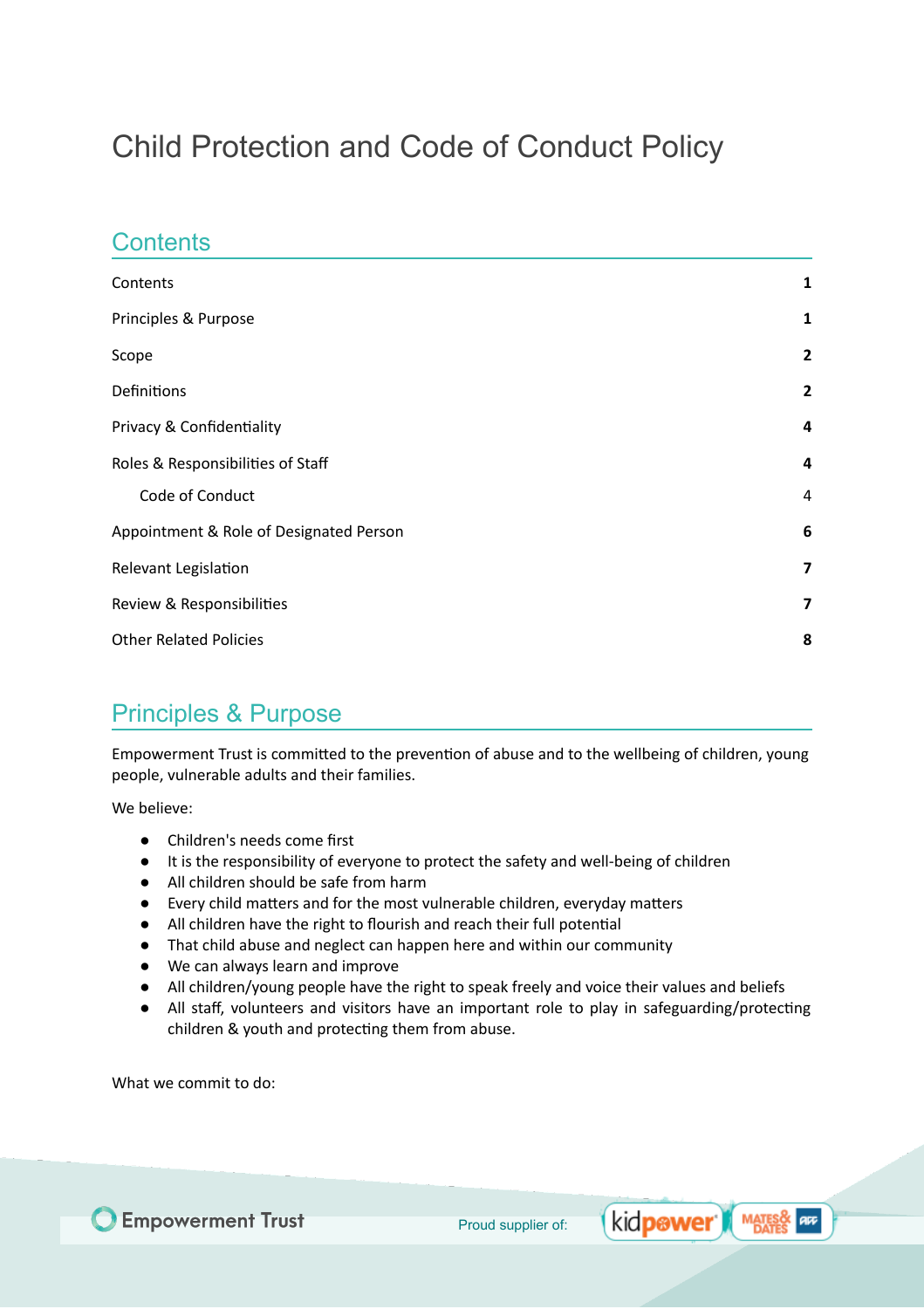- We will make sure that all tamariki (children) who we come into contact with are heard, respected and listened to, and their wellbeing and safety will come first in any of our decision making
- We will ensure our child protection policy and procedures are always applied, by all staff, volunteers and contractors in every situation of disclosed or suspected vulnerability, abuse or neglect
- We will take action quickly and effectively if vulnerability, abuse and neglect of a child or young person are identified.
- We will always share information about a child if in doing so, it increases their wellbeing and protects them from harm
- We will ensure child protection is an embedded culture in our organisation and at the forefront of our decision making.

For our staff, we will:

- Provide adequate support and guidance to staff including volunteers, contractors (including Board of Trustees) to fulfil their roles, this includes adequate supervision and development opportunities
- Provide regular training opportunities to clarify and confirm policies and procedures in relation to child and young person protection and wellbeing. This will include annual training for staff in relation to vulnerability, child protection and the principles and intent of this child protection policy

### <span id="page-1-0"></span>Scope

The scope of this policy covers all children (up to the age of 18) who Empowerment Trust staff, volunteers or contractors come into contact with during the course of their work.

The HTD – Child Protection and Disclosures must be followed by all staff, volunteers and contractors in all situations of disclosed or suspected vulnerability, abuse or neglect and contain guidance for staff:

- they are concerned about a child or associated community member(s) or suspect that a child or associated community member(s) is vulnerable, at risk, or has been abused or neglected
- how to respond if a child discloses vulnerability, abuse or neglect.
- how to respond if another staff member is suspected of abusing a child
- about information sharing
- about standards for safely working with children

### <span id="page-1-1"></span>**Definitions**

For the purposes of this policy "Child" means a boy or girl under the age of 14 years, "Young person" means a boy or girl of or over the age of 14 years but under 18 years; but does not include any person who is or has been married or in a civil union (Oranga Tamariki Act, 1989Section 18).

For the purposes of this Policy "staff" means all those employed by Empowerment Trust to deliver its services, whether paid or voluntary, full time or part-time or contracted.

The following definitions are provided for guidance but should not be seen as an exhaustive list.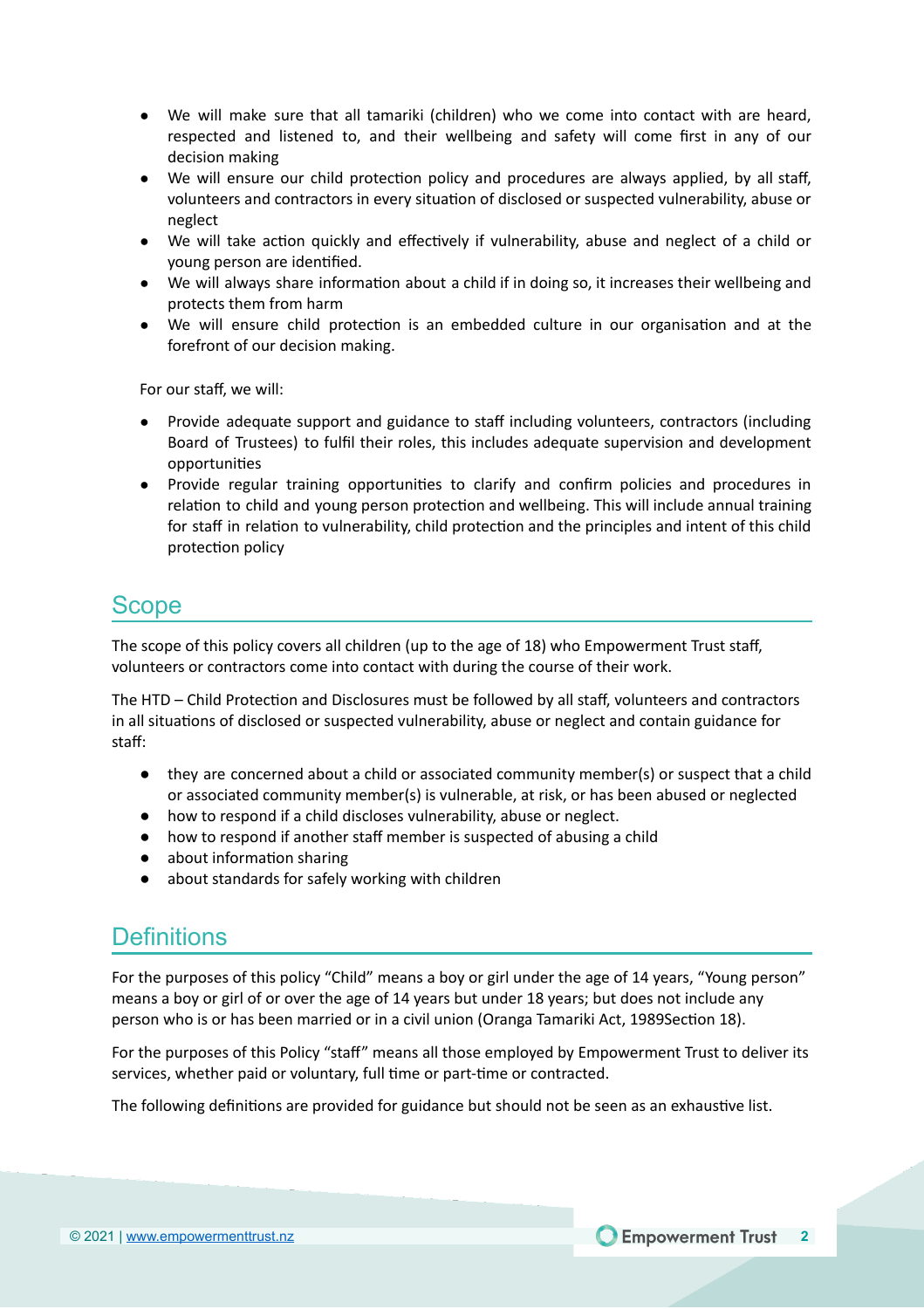Definition of Child Abuse: The Oranga Tamariki Act, 1989, defines child abuse as "...the harming (whether physically, emotionally, sexually), ill-treatment, abuse, neglect, or deprivation of any child or young person".

- 1. *Physical abuse* is a non-accidental act on a child that results in physical harm. This includes, but is not limited to, beating, hitting, shaking, burning, drowning, suffocating, biting, poisoning or otherwise causing physical harm to a child. Physical abuse also involves the fabrication or inducing of illness.
- 2. *Emotional abuse* is the persistent emotional ill treatment of a child such as to cause severe and persistent adverse effect on the child's emotional development. This can include a pattern of rejecting, degrading, ignoring, isolating, corrupting, exploiting or terrorising a child. It may also include age or developmentally inappropriate expectations being imposed on children. It also includes the seeing or hearing the ill treatment of others.
- 3. *Sexual Abuse* involves forcing or enticing a child or young person to take part in sexual activities (penetrative and non-penetrative, for example, rape, kissing, touching, masturbation) as well as non-contact acts such as involving children in the looking at or production of sexual images, sexual activities and sexual behaviours.
- *4. Neglect* is the persistent failure to meet a child's basic physical and/or psychological needs, causing long term serious harm to the child's heath or development. It may also include neglect of a child's basic or emotional needs. Neglect is a lack: of action, emotion or basic needs.
- *5. Inmate Partner Violence or Family Violence* may be a single act of violence, or a number of acts that form a pattern of abuse. In addition to physical violence, most commonly Family Violence relates to specific forms of emotional abuse enabling power and control over victims. Exposure to and/or witnessing Family Violence is also recognised as a form of emotional abuse.
- 6. Child Sexual *Exploitation* is the sexual exploitation of children and young people under 18 is a type of sexual abuse. It involves exploitative situations, contexts and relationships where young people (or a third person or persons) receive 'something' (e.g. accommodation, drugs/alcohol, affection, gifts, money) as a result of performing sexual activities or others performing sexual activities on them.
- 7. Cumulative Harm refers to the effects of patterns of circumstances and events in a child's life, which diminish a child's sense of safety, stability and wellbeing. Cumulative harm is the existence of compounded experiences of multiple episodes of abuse or 'layers' of neglect. The unremitting daily impact on the child can be profound and exponential, covering multiple dimensions of the child's life.
- *8. Bullying* relates to inappropriate use of a real or perceived power by one or more persons over another person or a group regarded as less powerful. Acts of bullying are generally repeated or have the potential to be repeated, over time. Bullying relates to hurting someone else (physically and/or emotionally) and may take many forms that are often interrelated and include: Verbal: Name calling, Gossiping, Put downs, Threats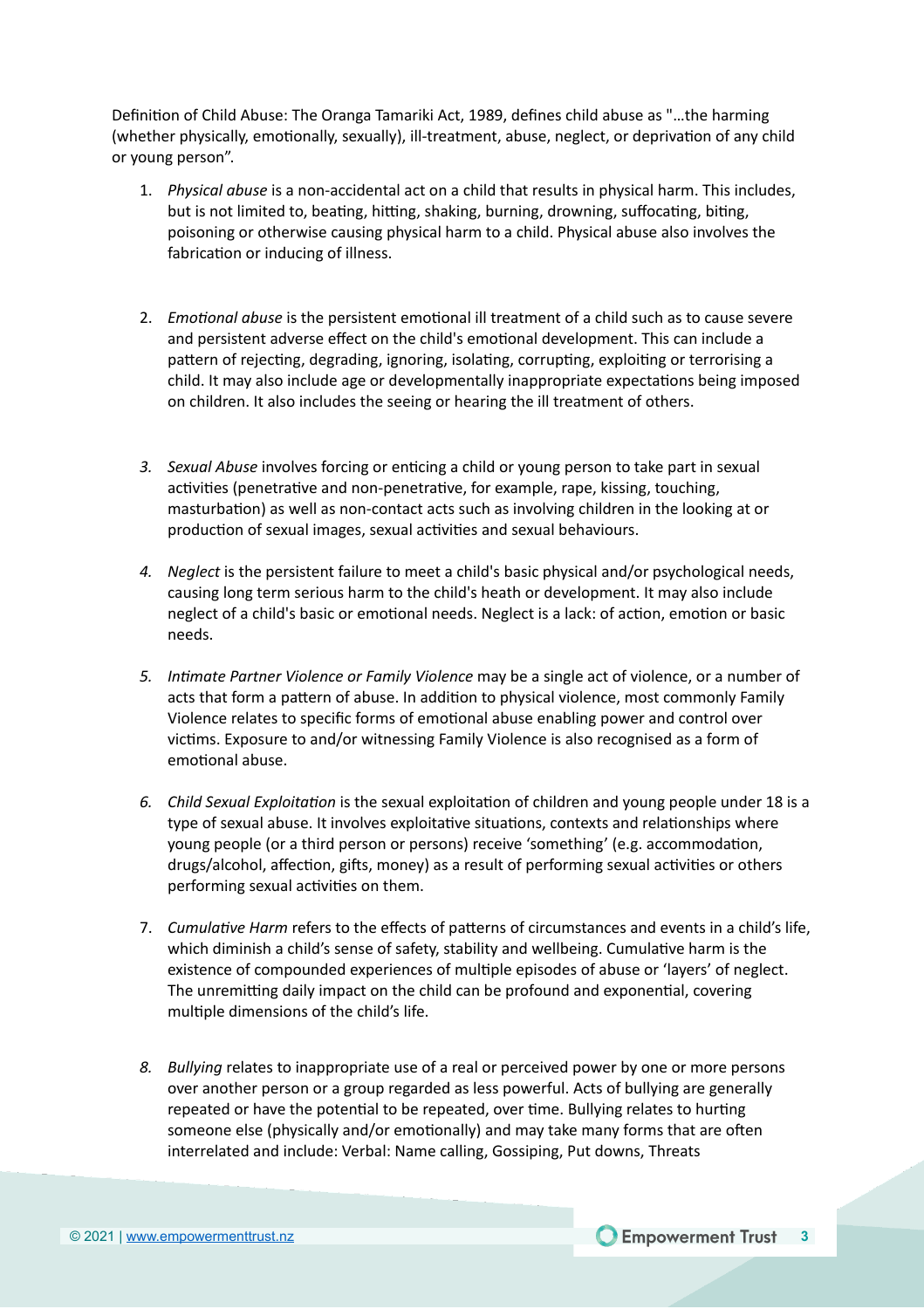9. *Cyber Bullying* is usually perpetrated using social media networks, games and mobile phones. This can include spreading rumours, posting nasty or embarrassing messages, images and/or videos. Those suffering from Cyberbullying may know who is bullying them or they may be targeted by someone using a fake or anonymous account, with anonymity often increasing the likelihood of others engaging in bullying behaviour. Often due to being challenging to stop, remove and by being constant (wherever they are, any time of day or night) children/young people can feel like there's no escape

## <span id="page-3-0"></span>Privacy & Confidentiality

We are committed to ensuring that your privacy is protected. Should we ask you to provide personal information by which you can be identified then you can be assured that it will only be used in accordance with this privacy policy.

Please see our Privacy Policy on how Empowerment Trust collects, uses and protects information given by individuals and organisations.

## <span id="page-3-1"></span>Roles & Responsibilities of Staff

Sustained abuse and neglect of children, wherever it occurs, can have major long term effects on all aspects of children's health, development and well-being and their ability to sustain stable and meaningful relationships in the future. It is the intention of Empowerment Trust to ensure that all staff understand their roles and responsibilities in ensuring the safety of children at all times.

It is the responsibility of staff to be vigilant, have knowledge and awareness of the indicators of neglect, potential or actual abuse and to report any concerns, suspicions or allegations of suspected abuse immediately and ensure that the concern is taken seriously and reported.

#### <span id="page-3-2"></span>**Code of Conduct**

A Code of Conduct sets the standards of conduct and behaviour so that:

- children, young people and their parents, caregivers and whānau can expect to feel safe and listened to
- staff and volunteers can promote safe and effective practices in their organisation
- organisations can support their staff and volunteers to provide the safeguarding standards expected by children, young people and their parents, caregivers and whānau.

The reality is that while most of the people who volunteer or seek jobs working with children and young people do so because they genuinely want to help children, there are people who want to abuse or harm children or young people and seek positions of trust to give them access. We must also acknowledge that some people, no matter how keen or experienced they present, are not well suited to work with children and young people based upon their behaviours towards them. These are things we must not shy away from when we build a team of staff and volunteers to offer education, a sport, recreation, activity or event.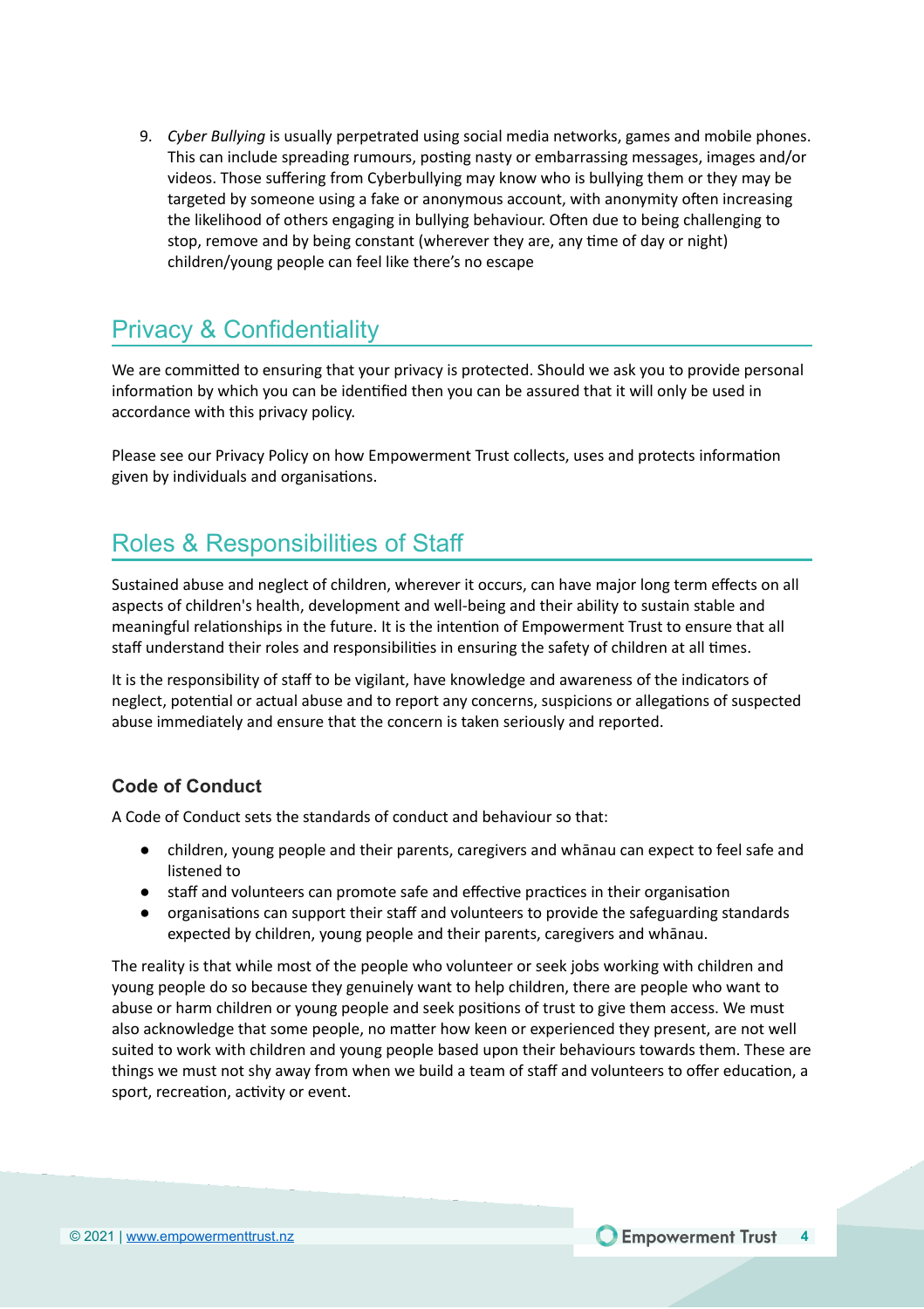To work with the children and young people Empowerment Trusts expects all staff, contractors and volunteers to:

- Acknowledge the rights of children and young people to be listened to and to thrive and participate in decisions that affect them.
- Encourage enjoyable participation for children and young people in education, play, active recreation and sport.
- Understand that preventing abuse and protecting children and young people from abuse is the responsibility of everyone.
- Be familiar with and abide by our Child Protection policy and procedures.
- Report any concerns to your Local Designated Person for Child Protection or Manager without delay. These include:
	- $\circ$  poor practice
	- o concerning behaviours
	- o suspected child abuse
	- $\circ$  allegations of abuse made against a staff member or volunteer
	- o bullying and harassment.
- Only undertake a role working with children and young people upon conclusion of Safer Recruitment Policy, including:
	- $\circ$  initial Police vetting and ongoing vetting at required intervals
	- $\circ$  disclosing any known or potential criminal charges or convictions before or during your involvement with the organisation.
- Have empathy with children and young people.
- Make everyone feel welcome, included, and respected in a manner that is appropriate for their age or stage of development.
- Be a role model for positive behaviour.
- Not ignore abusive or harmful behaviour.
- Accept your "Position of Trust" and understand the importance of maintaining professional boundaries.
- Never use your "Position of Trust" for personal gain or to harm children and young people.
- $\bullet$  Never engage in a sexual relationship with anyone under the age of 18 years who is known to you because of your role. (Please note that engaging in any sexual behaviour, with anyone under the age of 16 is illegal in New Zealand.)
- Complete required Child Protection training.
- Listen to children and young people and believe them if they tell you about abuse or concerning behaviour, and report it to your Local Designated Person for Child Protection or Manager.
- Listen to concerns raised by parents or caregivers, believe them, and report them to your Local Designated Person for Child Protection or Manager.
- Always act in the best interest of children and young people. Including reporting the concerning behaviour of someone you trust, or who is more senior than you.
- Ensure parents, caregivers or whānau give informed consent by providing them with detail on:
	- o 1:1 working and physical contact
- If you come across a child or young person out of your work setting, apply the same Code of Conduct to protect yourself and the child or young person.
- Keep your private life and personal conversations separate and out of earshot or sight of children and young people.
- Always work within the view and hearing distance of others.
- Use only the organisation's own or approved devices to communicate with children and young people.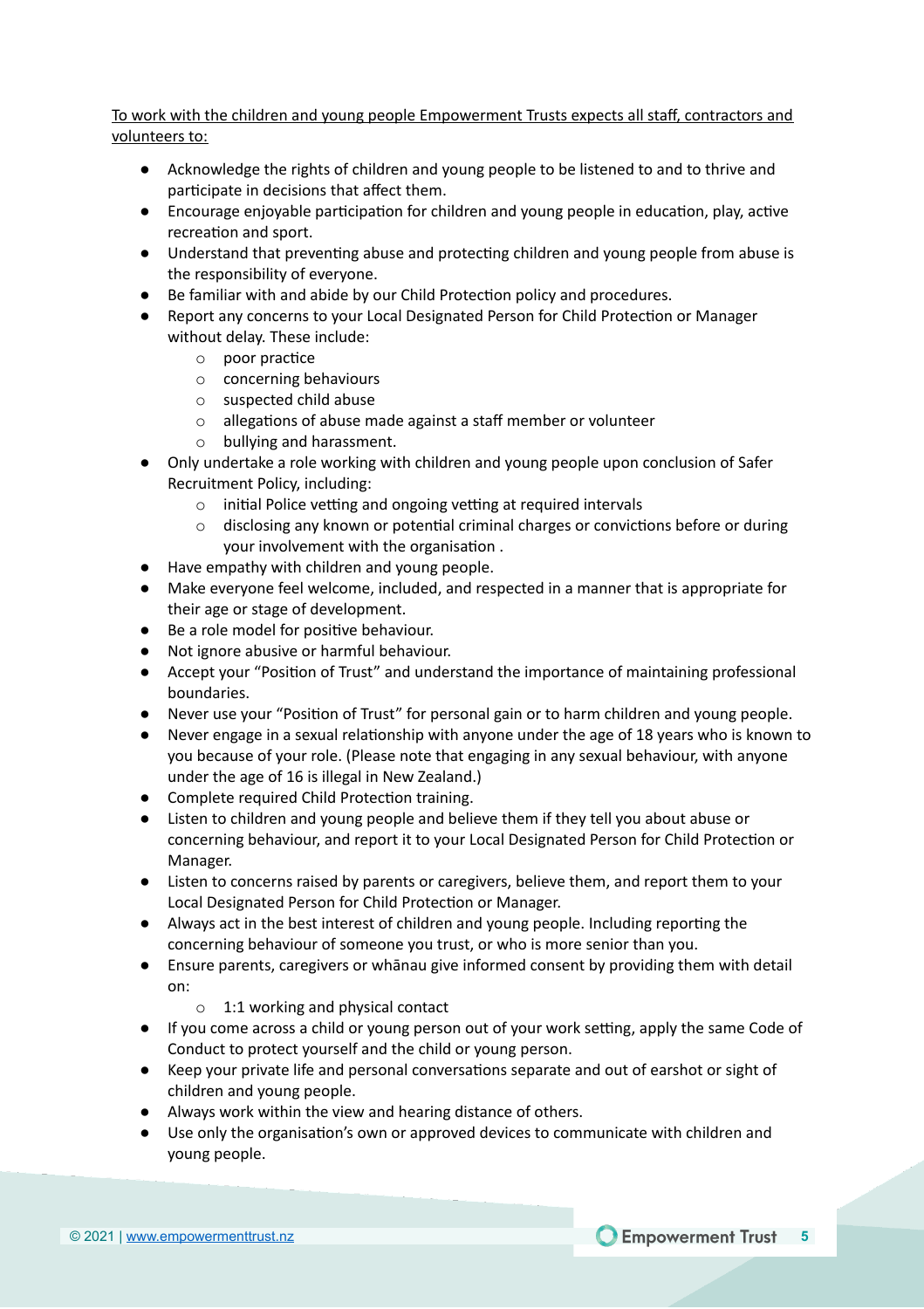- Follow your organisation's policy on taking, storage and sharing of images or other personal information.
- Wear Empowerment Trust photo ID working in your role.
- Use only the approved organisational methods of behaviour management.
- Wear appropriate clothing.
- Don't give gifts to children and young people or receive gifts from them or their parents or caregivers, as a way of preventing grooming, manipulation or favouritism.
- Don't engage in any behaviours or conduct that are strategies used in grooming. Such as:
	- o offering to babysit or tutor or coach privately
	- $\circ$  acting secretively or encouraging secrets or "special" or exclusive relationships.
- Never leave children and young people unattended.
- Never leave children and young people waiting to be collected alone, or with people who are not an approved staff member or volunteer.
- Do not use any unnecessary, unwanted or inappropriate physical contact such as:
	- $\circ$  tickling
	- o grabbing
	- o touch
	- $\circ$  sitting on your knee
- Never come to work under the influence of drugs or alcohol or in possession of either.
- Speak to your manager if you find yourself unable to adhere to any aspects of this Code of Conduct.

## <span id="page-5-0"></span>Appointment & Role of Designated Person

Empowerment Trust will have a National Designated Person and a Local Designated Person for child protection who have the knowledge to provide guidance and expertise to staff working with young people.

All unnamed, potential, suspected or immediate risk of harm and named disclosures must be brought to the immediate attention of the Local Designated Person for Child Protection. If this person is unavailable, then consultation should occur with the National Designated Person for Child Protection or if also unavailable, then National Operations Manager.

#### *Our Designated Person for Child Protecon (DPCP) will:*

- $\bullet$  Be available to all staff in a timely manner by way of face to face meeting or telephone contact, for consultation, advice and supervision where concerns in relation to a child have been raised. Advise on Best Practice in relation to child abuse disclosure, suspicions or concerns, recording and reporting.
- Ensure relationships and contact details for Oranga Tamariki and Police are maintained and made available to staff.
- Keep and maintain a list of specialist agencies that provide services to children and families and make this list available to staff
- Ensure the safety and wellbeing of children come first and is paramount in any decision making
- Meet at least weekly with all staff and services to review and monitor entries made in the Child Vulnerability Register, where there are concerns about a child.
- Receive any information from staff relating to the vulnerability, risk of harm or abuse/ neglect of a child.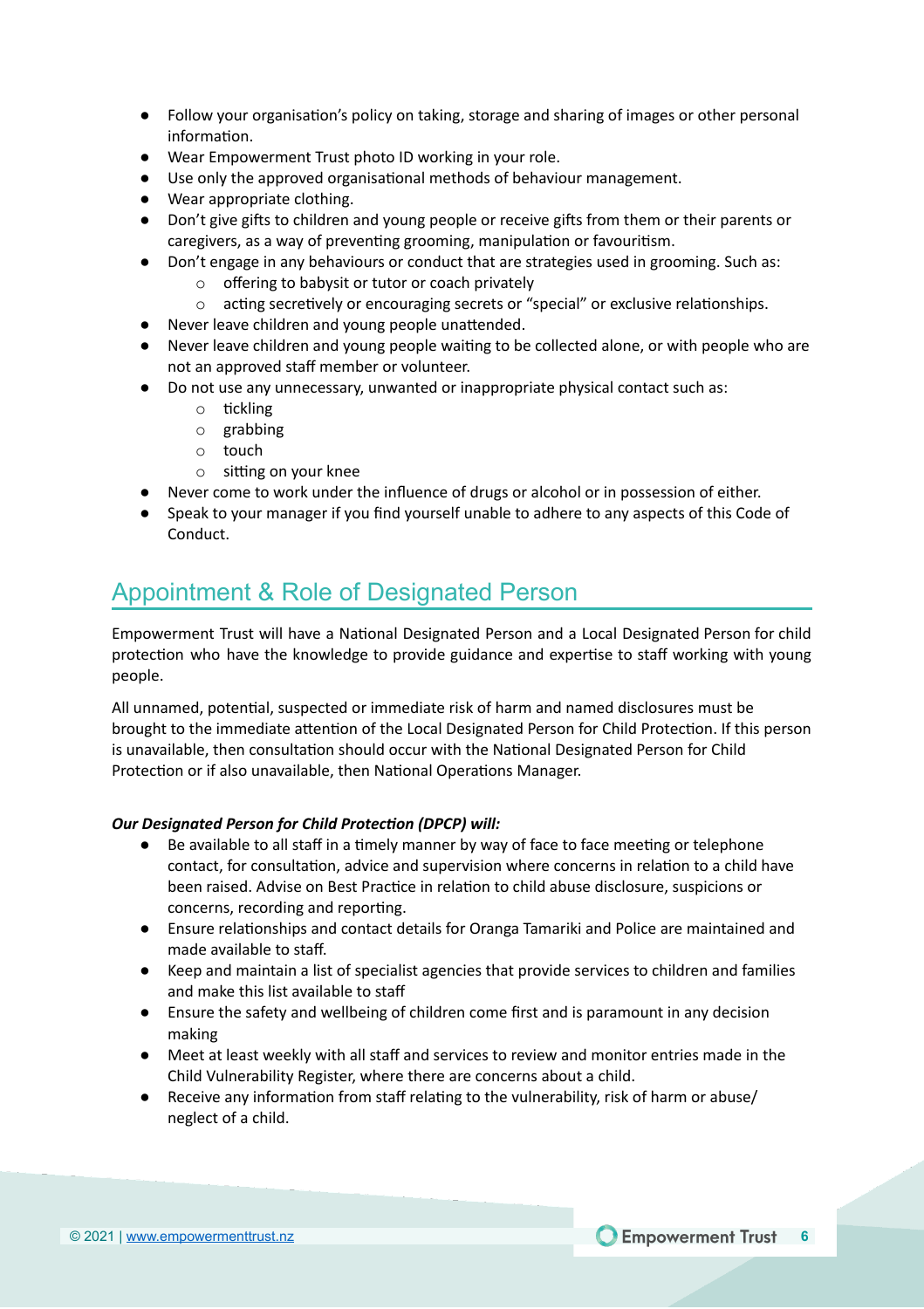- Make decisions in consultation with the Local Designated Person for Child Protection as to whether or not the matter warrants a Report of Concern to Oranga Tamariki, or notification to Police and work in partnership with the relevant staff member to ensure this is done in accordance with best practice
- Follow up any Oranga Tamariki Report of Concern within 3 days of it being made if no response is received
- Ensure that any Report of Concern to Oranga Tamariki or Police which has not been dealt with satisfactorily or where there are still concerns held by the agency in relation to a child, is advocated at senior levels both within Oranga Tamariki and Police.
- Ensure Child Protection and Disclosure procedures are followed in situations where a further Report of Concern is required to Oranga Tamariki in relation to a child.
- Arrange annual child protection training for all staff
- Ensure this Policy and procedures are consistently applied throughout the organisation, and all new staff, contractors or volunteers are inducted into the trusts culture of child protection.

#### **Training and Induction**

- The Designated Person will ensure that all staff are trained annually in vulnerability, risk, and child protection.
- All new staff will be inducted into this policy, procedures and the culture of child protection within our organisation.

As soon as possible, new staff will attend child protection training. If this is not possible for some time, they will complete child protection training by eLearning within three months of beginning their role OR TOAH-NNEST Primary prevention eLearning.

### <span id="page-6-0"></span>Relevant Legislation

This policy is related to the following legislation:

- Te Tiriti O Waitangi (The Treaty of Waitangi)
- Oranga Tamariki Act 1989
- Privacy Act 2020
- Human Rights Act 1993
- Health and Safety at Work Act 2015
- Employment Relations Act 2000
- The Children's Act 2014
- Vulnerable Children (Requirements for Safety Checks of Children's Workers) Regulations 2015
- United Nations Convention on the Rights of the Child (UNCROC) 1989
- Education Act 1989/1998
- Family Violence Act 2018
- Care of Children Act 2004
- Employment Relations Act 2000
- Health and Disability Commissioner Act 1994
- Code of Health and Disability Services Consumers' Rights